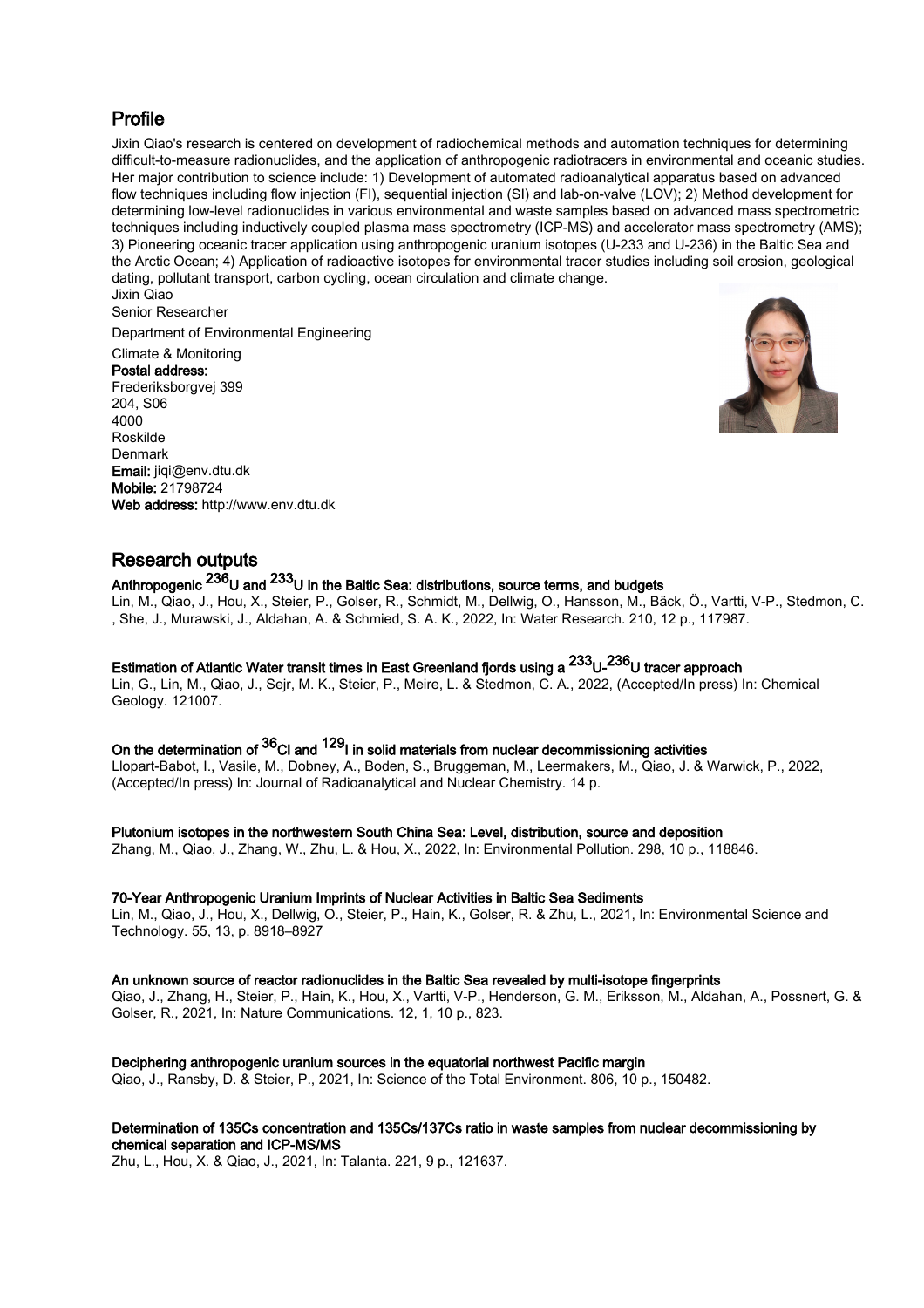Determination of low-level <sup>135</sup>Cs and <sup>135</sup>Cs/<sup>137</sup>Cs atomic ratios in large volume of seawater by chemical separation coupled with triple-quadrupole inductively coupled plasma mass spectrometry measurement for its oceanographic applications

Zhu, L., Hou, X. & Qiao, J., 2021, In: Talanta. 226, 122121.

### Fuel reloads optimization for TRIGA research reactor using Genetic Algorithm coupled with neutronic and thermalhydraulic codes

Chham, E., El Bardouni, T., El Mghouchi, Y., Milena-Pérez, A., El Bakkari, B., Boulaich, Y., Qiao, J., Lahdor, M. & Benaalilou, K., 2021, In: Progress in Nuclear Energy. 133, 11 p., 103637.

### High-Resolution Tritium Profile in an Ice Core from Camp Century, Greenland

Qiao, J., Colgan, W., Jakobs, G. & Nielsen, S., 2021, In: Environmental Science and Technology. 55, p. 13638−13645

# On the Quality Control for the Determination of Ultratrace-Level <sup>236</sup>U and <sup>233</sup>U in Environmental Samples by Accelerator Mass Spectrometry

Lin, M., Qiao, J., Hou, X., Golser, R., Hain, K. & Steier, P., 2021, In: Analytical chemistry. 93, 7, p. 3362–3369

A 40-year marine record of <sup>137</sup>Cs and <sup>99</sup>Tc transported into the Danish Straits: Significance for oceanic tracer studies Qiao, J., Andersson, K. G. & Nielsen, S. P., 2020, In: Chemosphere. 244, 125595.

Determination of Ultralow Level 135Cs and 135Cs/137Cs Ratio in Environmental Samples by Chemical Separation and Triple Quadrupole ICP-MS

Zhu, L., Hou, X. & Qiao, J., 2020, In: Analytical chemistry. 92, 11, p. 7884–7892

## Determination of Ultratrace Level  $^{135}$ Cs and  $^{135}$ Cs/ $^{137}$ Cs Ratio in Small Volume Seawater by Chemical Separation and Thermal Ionization Mass Spectrometry

Zhu, L., Xu, C., Hou, X., Qiao, J., Zhao, Y. & Liu, G., 2020, In: Analytical chemistry. 92, 9, p. 6709–6718

Dynamic Flow Approaches for Automated Radiochemical Analysis in Environmental, Nuclear and Medical Applications Qiao, J., 2020, In: Molecules. 25, 6, 27 p., E1462.

First dataset of  $^{236}$ U and  $^{233}$ U around the Greenland coast: A 5-year snapshot (2012–2016) Qiao, J., Hain, K. & Steier, P., 2020, In: Chemosphere. 257, 10 p., 127185.

Plutonium isotopes in Northern Xinjiang, China: Level, distribution, sources and their contributions

Zhao, X., Qiao, J. & Hou, X., 2020, In: Environmental Pollution. 265, 114929.

#### Radioactivity in the Risø District January-June 2020

Qiao, J. & Andersson, K. G., 2020, Roskilde: Technical University of Denmark. 29 p.

#### Radioactivity in the Risø District July-December 2019

Qiao, J., Andersson, K. G. & Miller, A., 2020, Roskilde: Technical University of Denmark. 29 p.

# $^{233}$ U/ $^{236}$ U signature allows to distinguish environmental emissions of civil nuclear industry from weapons fallout

Hain, K., Steier, P., Froehlich, M. B., Golser, R., Hou, X., Lachner, J., Nomura, T., Qiao, J., Quinto, F. & Sakaguchi, A., 2020, In: Nature Communications. 11, 1, 1275.

# Preparation of <sup>93</sup>Mo solution using proton irradiated Nb

Osváth, S., Qiao, J. & Hou, X., 2019, In: Journal of Radioanalytical and Nuclear Chemistry. 322, 3, p. 1833–1839

### Radioactivity in the Risø District January-June 2019

Qiao, J., Andersson, K. G. & Miller, A., 2019, DTU Nutech. 26 p. (DTU-Nutech-R; No. 21(EN)).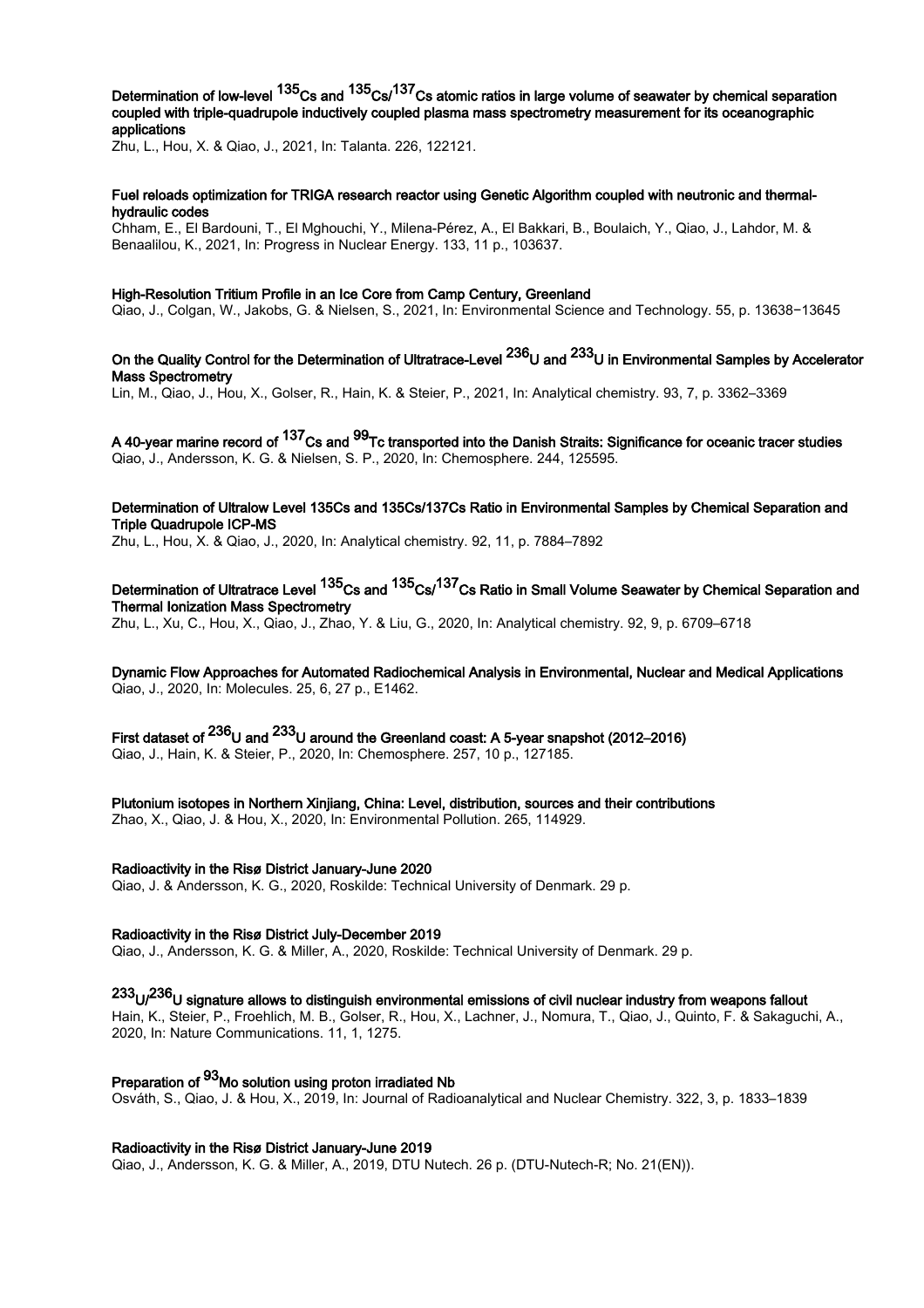### Radioactivity in the Risø District July-December 2018

Qiao, J., Andersson, K. G. & Miller, A., 2019, DTU Nutech. 26 p. (DTU-Nutech-R; No. 20(EN)).

#### Radiochemcial methods-Radionuclide Monitoring

Qiao, J. & Nielsen, S., 2019, Encyclopedia of Analytical Science. 3 ed. Elsevier, Vol. 9. p. 31-39

# Determination of 93Mo (and 94Nb) in nuclear decommissioning waste from a nuclear reactor

Osváth, S., Hou, X., Roos, P., Qiao, J. & Markovic, N., 2018.

Determination of <sup>93</sup>Mo (and <sup>94</sup>Nb) in nuclear decommissioning waste from a nuclear reactor Osváth, S., Hou, X., Roos, P., Qiao, J. & Markovic, N., 2018

#### Determination of ultra-low level plutonium isotopes (239Pu, 240Pu) in environmental samples with high uranium Xing, S., Zhang, W., Qiao, J. & Hou, X., 2018, In: Talanta. 187, p. 357-364 8 p.

### Direct measurement of uranium in seawater by inductively coupled plasma mass spectrometry

Qiao, J. & Xu, Y., 2018, In: Talanta. 183, p. 18-23

### On the application of ICP-MS techniques for measuring uranium and plutonium: a Nordic inter-laboratory comparison exercise

Qiao, J., Lagerkvist, P., Rodushkin, I., Salminen-Paatero, S., Roos, P., Lierhagen, S., Jensen, K. A., Engstrom, E., Lahaye, Y. & Skipperud, L., 2018, In: Journal of Radioanalytical and Nuclear Chemistry. 315, 3, p. 565-580

## Pacific Proving Grounds radioisotope imprint in the Philippine Sea sediments

Pittauer, D., Roos, P., Qiao, J., Geibert, W., Elvert, M. & Fischer, H. W., 2018, In: Journal of Environmental Radioactivity. 186, p. 131-141

### Radioactivity in the Risø District July-December 2017

Qiao, J., Andersson, K. G. & Miller, A., 2018, DTU Nutech. 27 p. (DTU-Nutech-R; No. 17(EN)).

# Anthropogenic 236U in Danish Seawater: Global Fallout versus Reprocessing Discharge

Qiao, J., Steier, P., Nielsen, S. P., Hou, X., Roos, P. & Golser, R., 2017, In: Environmental Science and Technology. 51, 12, p. 6867-6876 10 p.

## Environmental radioactivity and tracer studies over the past sixty years in Denmark

Qiao, J., 2017.

## Erratum to: Inter-laboratory exercise with an aim to compare methods for  $^{90}$ Sr and  $^{239,240}$ Pu determination in environmental soil samples

Qiao, J., Salminen-Paatero, S., Rondahl, S. H., Bourgeaux-Goget, M., Roos, P., Lagerkvist, P., Strålberg, E. & Ramebäck, H., 2017, In: Journal of Radioanalytical and Nuclear Chemistry. 314, 2, p. 827

# Inter-laboratory exercise with an aim to compare methods for  $^{90}$ Sr and  $^{239,240}$ Pu determination in environmental soil samples

Qiao, J., Salminen-Paatero, S., Rondahl, S. H., Bourgeaux-Goget, M., Roos, P., Lagerkvist, P., Strålberg, E. & Ramebäck, H., 2017, In: Journal of Radioanalytical and Nuclear Chemistry. 314, 2, p. 813-826

# $^{233}$ U/ $^{236}$ U – A new tracer for environmental processes?

Hain, K., Steier, P., Eigl, R., Froehlich, M. B., Golser, R., Qiao, J., Quinto, F. & Sakaguchi, A., 2017.

### Analysis of Technetium Species and Fractions in Natural Seaweed Using Biochemical Separation and ICP-MS Measurement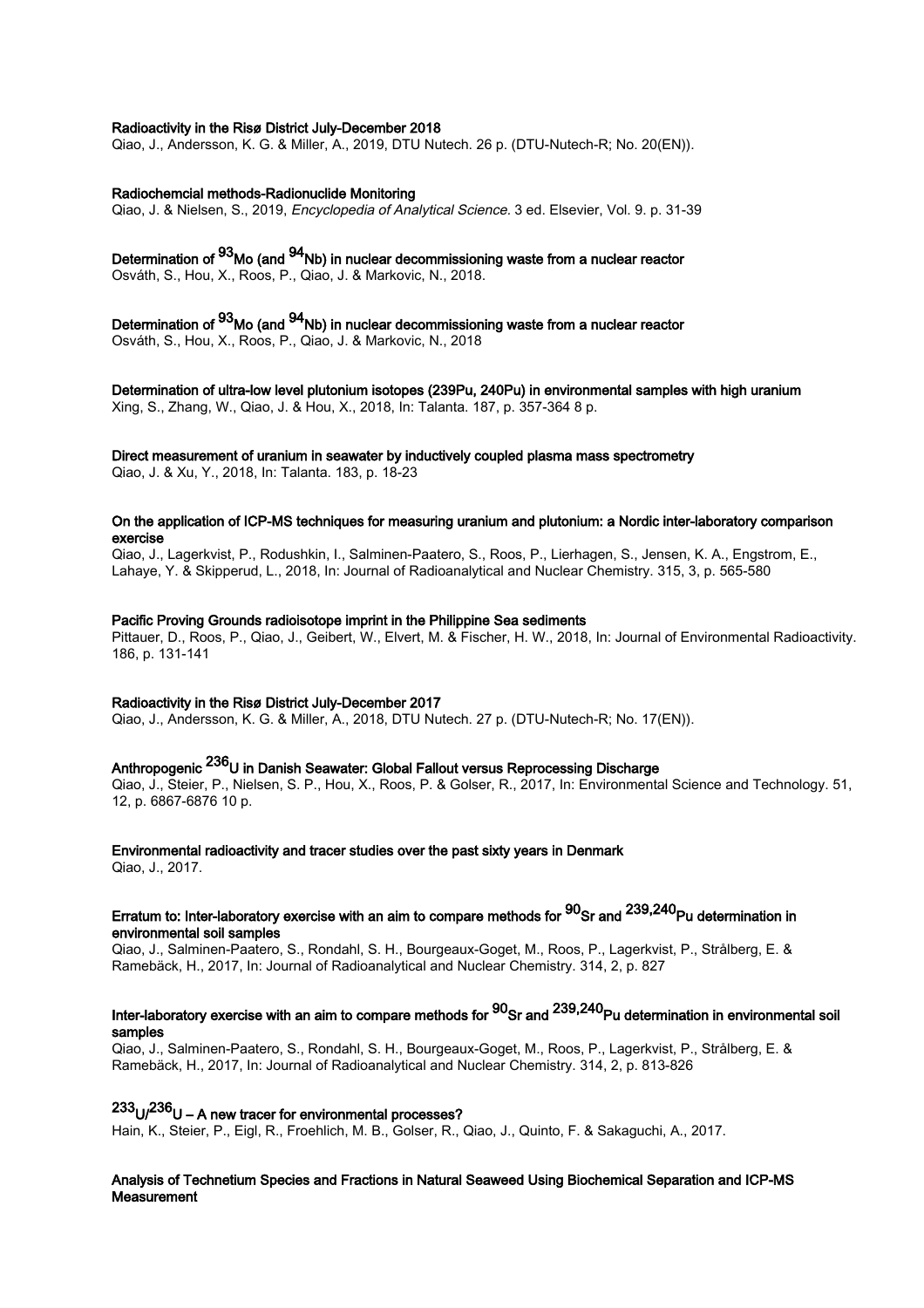Shi, K., Hou, X., Qiao, J., Sun, X., Roos, P. & Wu, W., 2016, In: Analytical chemistry. 88, 23, p. 11931-11937 7 p.

# Marine dispersion of <sup>236</sup>U in Danish Straits

Qiao, J., Steier, P., Nielsen, S. P., Hou, X., Roos, P. & Golser, R., 2016, 9th International Conference on Nuclear and Radiochemistry - NRC9: Abstracts. p. 287-287 1 p.

# Method for <sup>236</sup>U Determination in Seawater Using Flow Injection Extraction Chromatography and Accelerator Mass **Spectrometry**

Qiao, J., Hou, X., Steier, P., Nielsen, S. P. & Golser, R., 2015, In: Analytical Chemistry. 87, 14, p. 7411-7417 7 p.

#### Plutonium as a tracer for soil erosion assessment in northeast China

Xu, Y., Qiao, J., Pan, S., Hou, X., Roos, P. & Cao, L., 2015, In: Science of the Total Environment. 511, p. 176-185 10 p.

#### Plutonium characteristics in sediments of Rømø coastal area in Denmark

Xu, Y., Hou, X., Qiao, J. & Pan, S., 2015, Conference proceedings. International Conference on environmental Radioactivity (ENVIRA) 2015. p. 287 1 p.

# A rapid method for  $^{236}$ U determination in seawater

Qiao, J., Steier, P., Hou, X. & Golser, R., 2014, Booklet of abstracts: 17th Radiochemical Conference. Ceske vysoke uceni technicke v Praze, p. 293 1 p. SEP-V13, (Id: 146)

### Comparison of sample preparation methods for reliable plutonium and neptunium urinalysis using automatic extraction chromatography

Qiao, J., Xu, Y., Hou, X. & Miró, M., 2014, In: Talanta. 128, p. 75-82 8 p.

# Determination of plutonium isotopes (<sup>238</sup>Pu, <sup>239</sup>Pu, <sup>240</sup>Pu, <sup>241</sup>Pu) in environmental samples using radiochemical separation combined with radiometric and mass spectrometric measurements

Xu, Y., Qiao, J., Hou, X., Pan, S. & Roos, P., 2014, In: Talanta. 119, p. 590–595

### Radioactivity and heavy metal concentrations and assessment of hazard indices in sediments from Zhushan Bay at Taihu Lake, China

Zhang, M., Hou, X., Qiao, J. & Yang, H., 2014, Booklet of abstracts: 17th Radiochemical Conference. Ceske vysoke uceni technicke v Praze, p. 97 1 p. RER-P56, (Id: 407)

Rapid Multisample Analysis for Simultaneous Determination of Anthropogenic Radionuclides in Marine Environment

Qiao, J., Shi, K., Hou, X., Nielsen, S. P. & Roos, P., 2014, In: Environmental Science & Technology (Washington). 48, 7, p. 3935-3942

### Automated multi-sample analysis for simultaneous determination of technetium, neptunium, plutonium and uranium in large-sized seawater

Qiao, J., Shi, K. & Hou, X., 2013, Abstracts. Russian-Nordic Symposium on Radiochemistry. Kalmykov, S. N., Petrov, V. G. & Romanchuk, A. Y. (eds.). IDEA PRINT, p. 176 1 p.

Automation and Methodology Development for Environmental and Biological Determination of Pu, Np, U and Tc

Qiao, J. & Hou, X., 2013, Abstract Book of the NKS Workshop on Radioanalytical Chemistry, Risø, Roskilde, Denmark, 2- 6th Sept. 2013. Hou, X. (ed.). NKS Secretariat, p. 27 1 p. (NKS; No. 290).

Automation and Methodology Development for Environmental and Biological Determination of Pu, Np, U and Tc Qiao, J., 2013

### Bead Injection Extraction Chromatography using High-capacity Lab-on-Valve as a Front End to Inductively Coupled Plasma Mass Spectrometry for Rapid Urine Radiobioassay

Qiao, J., Hou, X., Roos, P. & Miró, M., 2013, In: Analytical Chemistry. 85, 5, p. 2853-2859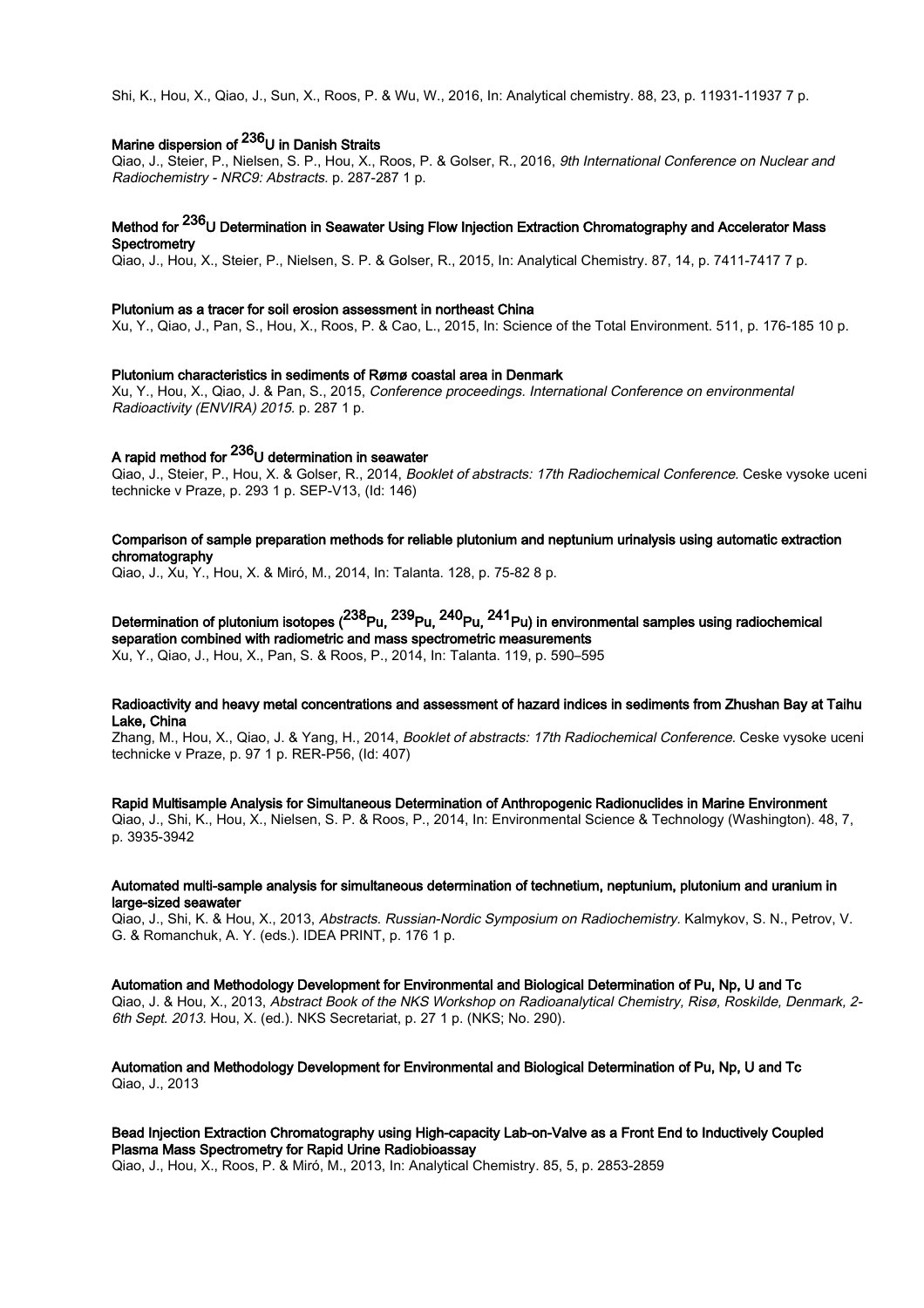# Method for Determination of Neptunium in Large-Sized Urine Samples Using Manganese Dioxide Coprecipitation and  $^{242}$ Pu as Yield Tracer

Qiao, J., Hou, X. & Roos, P., 2013, In: Analytical Chemistry. 85, 3, p. 1889-1895

Plutonium in Soils from Northeast China and Its Potential Application for Evaluation of Soil Erosion Xu, Y., Qiao, J., Hou, X. & Pan, S., 2013, In: Scientific Reports. 3, 3506.

### Plutonium isotopes in Chinese soils and its potential application for tracing soil erosion

Xu, Y., Qiao, J., Hou, X. & Pan, S., 2013, Abstract Book of the NKS Workshop on Radioanalytical Chemistry, Risø, Roskilde, Denmark, 2-6th Sept. 2013. Hou, X. (ed.). NKS Secretariat, p. 35 1 p. (NKS; No. 290).

Sequential injection approach for simultaneous determination of ultratrace plutonium and neptunium in urine with accelerator mass spectrometry.

Qiao, J., Hou, X., Roos, P., Lachner, J., Christl, M. & Xu, Y., 2013, In: Analytical Chemistry. 85, 18, p. 8826-8833

Sequential Injection Method for Rapid and Simultaneous Determination of  $^{236}$ U,  $^{237}$ Np, and Pu Isotopes in Seawater Qiao, J., Hou, X., Steier, P. & Golser, R., 2013, In: Analytical Chemistry. 85, 22, p. 11026-11033

High capacity lab-on-valve bead injection extraction chromatography for radip determinaiton of plutonium in human urine Qiao, J., Hou, X., Miró, M., Cerdà, V. & Roos, P., 2012, Abstracts. American Nuclear Society, 1 p.

### Progress on Radiochemical Analysis for Nuclear Waste Management in Decommissioning

Hou, X., Qiao, J., Shi, K., Lehto, J., Saunamäki, A. V., Sørensen, A., Kjøller Nellemann, T., Bohr, D., Sidhu, R. S., Håkansson, L., Aronsson, D. & Ljungfälk, A., 2012, NKS Secretariat. 27 p. (NKS; No. 256).

### Rapid Determination of Technetium-99 in Large Volume Seawater Samples Using Sequential Injection Extraction Chromatographic Separation and ICP-MS Measurement

Shi, K., Qiao, J., Wu, W., Roos, P. & Hou, X., 2012, In: Analytical Chemistry. 84, 15, p. 6783-6789

#### Rapid Radiochemical Analysis of Radionuclides Difficult to Measure in Environmental and Waste Samples

Hou, X., Shi, K. & Qiao, J., 2012, Programme and abstract book. Bonardi, M. (ed.). Università degli Studi di Milano, p. 79- 79

#### Revisiting the dose calculation methodologies in European decision support systems

Andersson, K. G., Roos, P., Hou, X., Nielsen, S. P. & Qiao, J., 2012, Proceedings of the IRPA13 conference. International Radiation Protection Association, 6 p.

# Speciation analysis of  $^{129}$ I,  $^{137}$ Cs,  $^{232}$ Th,  $^{238}$ U,  $^{239}$ Pu and  $^{240}$ Pu in environmental soil and sediment

Qiao, J., Hansen, V., Hou, X., Aldahan, A. & Possnert, G., 2012, In: Applied Radiation and Isotopes. 70, 8, p. 1698-1708

## Rapid and Automated Determination of Plutonium and Neptunium in Environmental Samples

Qiao, J., Mar 2011, Roskilde: Danmarks Tekniske Universitet, Risø Nationallaboratoriet for Bæredygtig Energi. 130 p. (Risø-PhD; No. 75).

#### Atomated and rapid determination of radionuclides for emergence analysis, radioecology investigation and characterisation of decommissioning waste

Hou, X., Qiao, J. & Shi, K., 2011.

### High-throughput sequential injection method for simultaneous determination of plutonium and neptunium in environmental solids using macroporous anion-exchange chromatography, followed by inductively coupled plasma mass spectrometric detection

Qiao, J., Hou, X., Roos, P. & Miró, M., 2011, In: Analytical Chemistry. 83, 1, p. 374-381